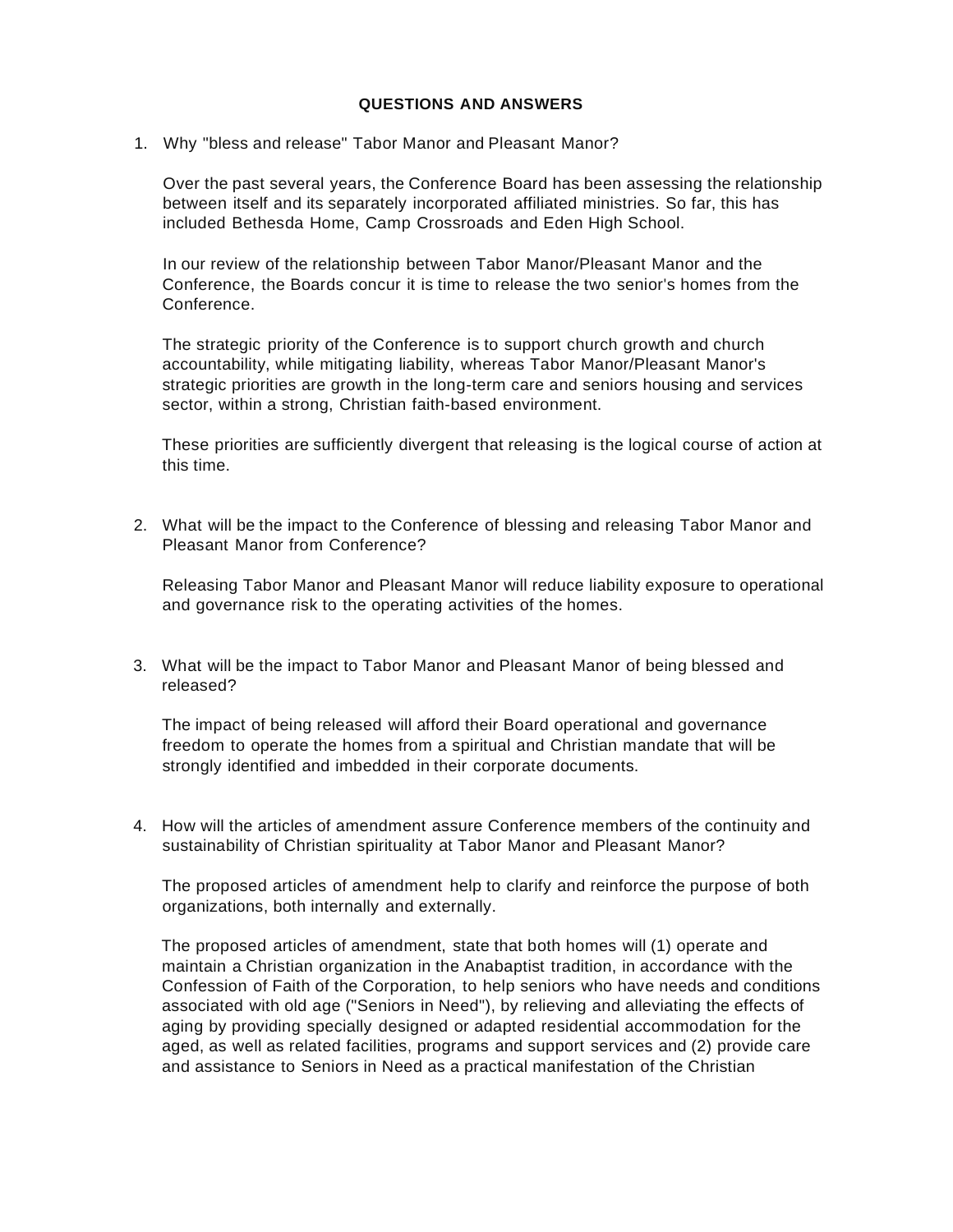Anabaptist faith in accordance with the Confession of Faith of the Corporation, regardless of race, gender or religious background.

The Board will continue to recruit and select individuals of their own choosing, as they have in the past. The process ensures that prospective board members bring a variety of necessary skills to the board. They are also required to acknowledge and adhere to the Confession of Faith of Tabor Manor and Pleasant Manor, its vision, mission and values in the expression of their Christian faith. A Confession of Faith that reflects elements of the Mennonite Brethren and Mennonite Canada confessions of faith is set out in the new by-laws for Tabor Manor and Pleasant Manor.

5. Does the release impact Conference funding in any way?

There is no financial connection at all between Conference and Tabor Manor or Pleasant Manor.

Tabor Manor and Pleasant Manor operate through revenue generated by a combination of sources including long-term care funding from the province of Ontario, monthly resident copayments and monthly tenant rents.

The chaplaincy program is funded through both operating revenue and donations transferred from the Pleasant Manor and Tabor Manor Foundation.

Releasing Tabor Manor and Pleasant will have no financial impact.

6. What impact will releasing Tabor Manor and Pleasant Manor have for tenants, residents, and staff?

Releasing Tabor Manor and Pleasant Manor will have no impact on the people who have chosen to live or work at the home.

7. Will releasing Tabor Manor and Pleasant Manor affect the homes constituent's accessing housing and long-term care when it's needed?

No. There will be no change on the current process the homes use to offer apartments.

Access to long-term care homes is governed by a provincially regulated authority called Home and Community Support Services, (formerly CCAC). Tabor Manor and Pleasant Manor have very little impact on the placement of residents into long-term care.

8. Will releasing Tabor Manor and Pleasant Manor impact chapel services, one-on-one visitations and Bible studies that are currently enjoyed by those who live in the homes?

No. Christian faith-based spiritual programming will continue. The schedule and content of messages/sermons delivered at the homes are a reflection of the local pastorate from local MB and UM churches.